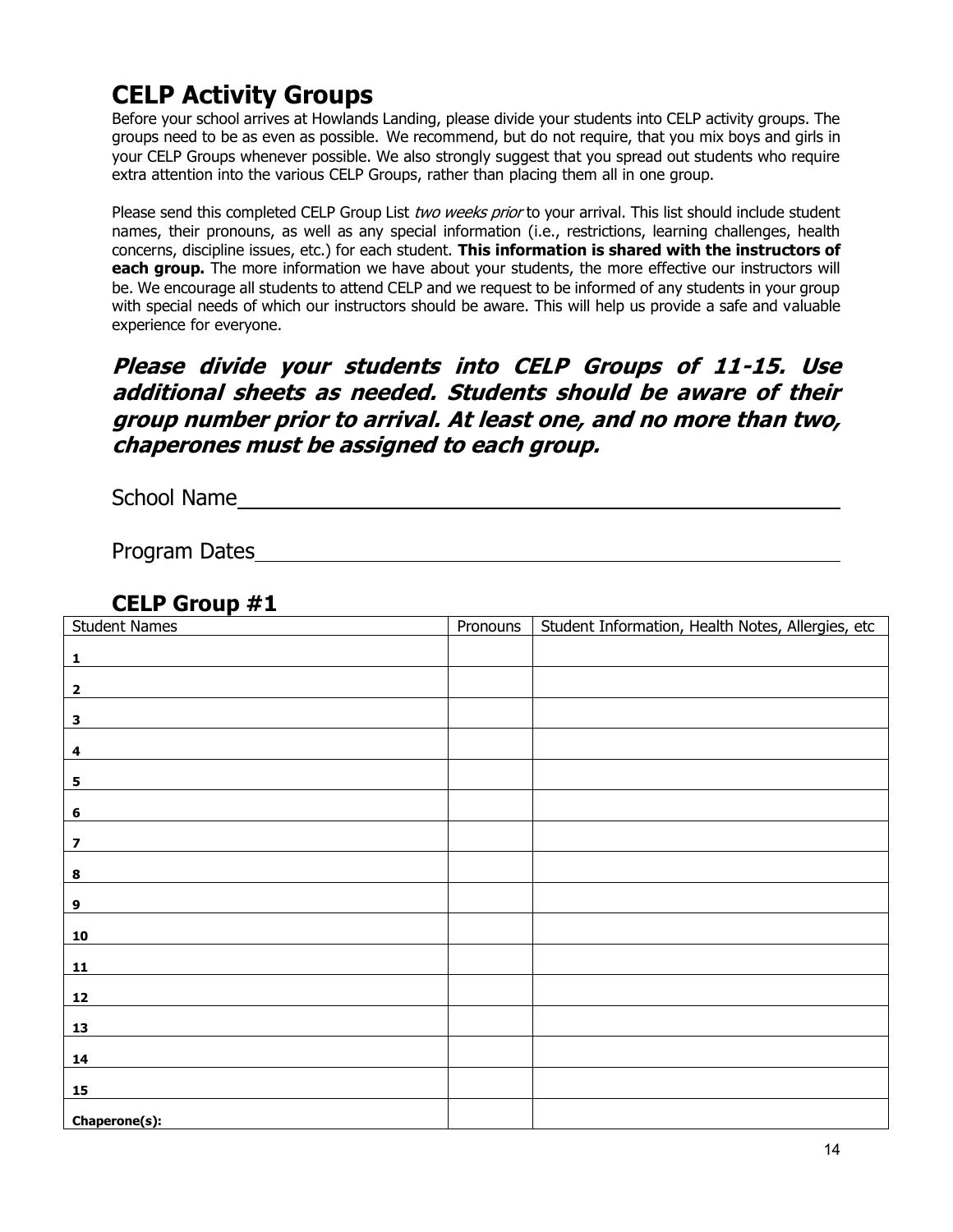| <b>Student Names</b>    | Pronouns | Student Information, Health Notes, Allergies, etc |
|-------------------------|----------|---------------------------------------------------|
| $\mathbf 1$             |          |                                                   |
| $\mathbf{2}$            |          |                                                   |
| $\overline{\mathbf{3}}$ |          |                                                   |
| $\overline{\mathbf{4}}$ |          |                                                   |
| ${\bf 5}$               |          |                                                   |
| $\bf 6$                 |          |                                                   |
| $\boldsymbol{7}$        |          |                                                   |
| $\boldsymbol{8}$        |          |                                                   |
| $\overline{9}$          |          |                                                   |
| 10                      |          |                                                   |
| 11                      |          |                                                   |
| $12$                    |          |                                                   |
| <u>13</u>               |          |                                                   |
| 14                      |          |                                                   |
| 15                      |          |                                                   |
| Chaperone(s):           |          |                                                   |

| <b>Student Names</b>    | Pronouns | Student Information, Health Notes, Allergies, etc |
|-------------------------|----------|---------------------------------------------------|
|                         |          |                                                   |
| $\mathbf 1$             |          |                                                   |
| $\overline{2}$          |          |                                                   |
| ${\bf 3}$               |          |                                                   |
| $\overline{\mathbf{4}}$ |          |                                                   |
| $\overline{\mathbf{5}}$ |          |                                                   |
| $\bf 6$                 |          |                                                   |
| $\overline{\mathbf{z}}$ |          |                                                   |
| 8                       |          |                                                   |
| 9                       |          |                                                   |
| 10                      |          |                                                   |
| $\frac{11}{1}$          |          |                                                   |
| 12                      |          |                                                   |
| <u>13</u>               |          |                                                   |
| 14                      |          |                                                   |
| 15                      |          |                                                   |
| Chaperone(s):           |          |                                                   |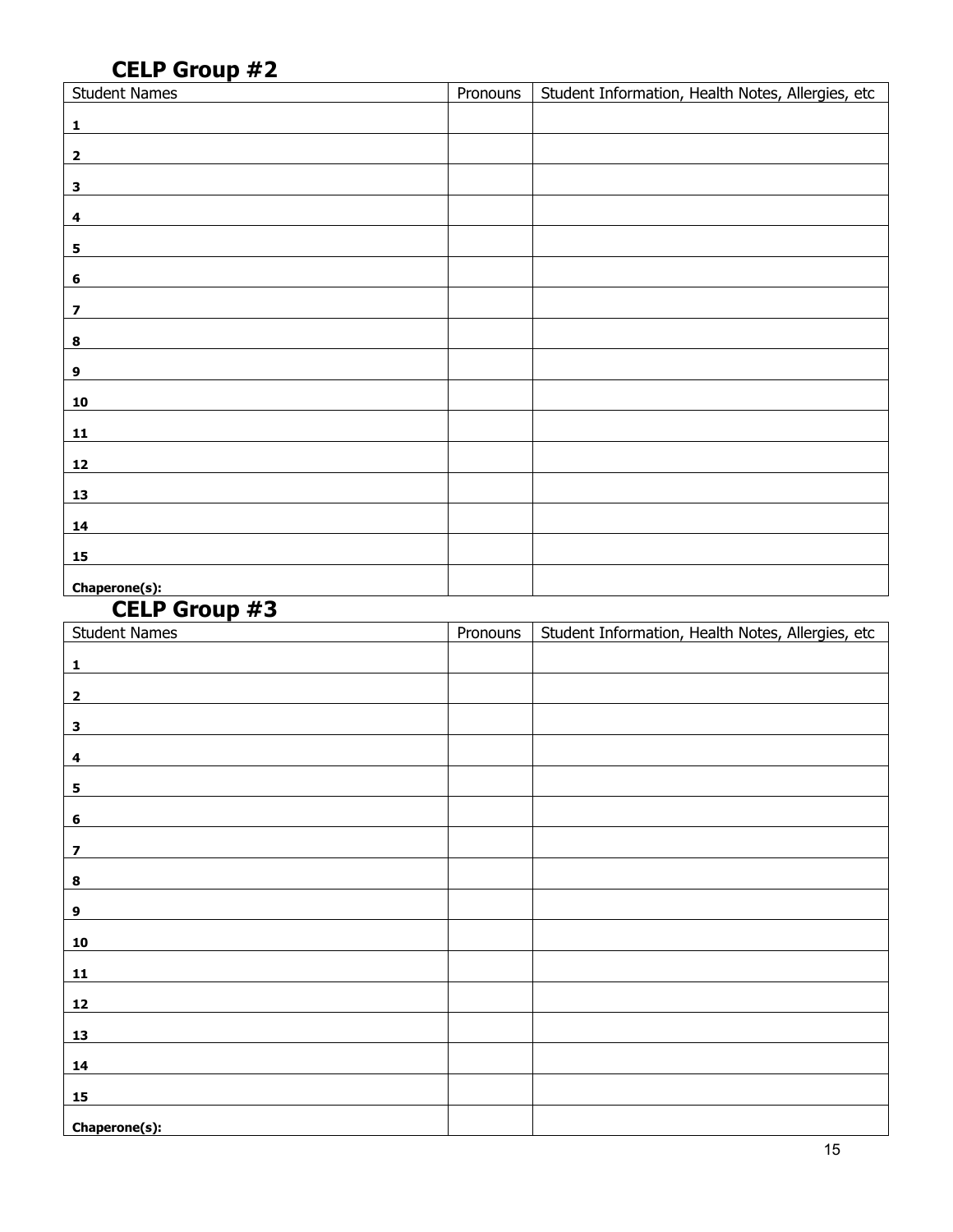| <b>Student Names</b>    | Pronouns | Student Information, Health Notes, Allergies, etc |
|-------------------------|----------|---------------------------------------------------|
| $\mathbf{1}$            |          |                                                   |
| $\overline{\mathbf{2}}$ |          |                                                   |
| $\overline{\mathbf{3}}$ |          |                                                   |
| $\overline{\mathbf{4}}$ |          |                                                   |
| $\overline{\mathbf{5}}$ |          |                                                   |
| $\bf 6$                 |          |                                                   |
| $\overline{\mathbf{z}}$ |          |                                                   |
| $\bf{8}$                |          |                                                   |
| $\overline{9}$          |          |                                                   |
| 10                      |          |                                                   |
| 11                      |          |                                                   |
| $\frac{12}{1}$          |          |                                                   |
| <u>13</u>               |          |                                                   |
| 14                      |          |                                                   |
| 15                      |          |                                                   |
| Chaperone(s):           |          |                                                   |

| <b>Student Names</b>    | Pronouns | Student Information, Health Notes, Allergies, etc |
|-------------------------|----------|---------------------------------------------------|
|                         |          |                                                   |
| 1                       |          |                                                   |
| $\overline{2}$          |          |                                                   |
| $\mathbf 3$             |          |                                                   |
| 4                       |          |                                                   |
| 5                       |          |                                                   |
| $\boldsymbol{6}$        |          |                                                   |
| $\overline{\mathbf{z}}$ |          |                                                   |
| $\pmb{8}$               |          |                                                   |
| 9                       |          |                                                   |
| 10                      |          |                                                   |
| $\frac{11}{1}$          |          |                                                   |
| <u>12</u>               |          |                                                   |
| <u>13</u>               |          |                                                   |
| 14                      |          |                                                   |
| <b>15</b>               |          |                                                   |
| Chaperone(s):           |          |                                                   |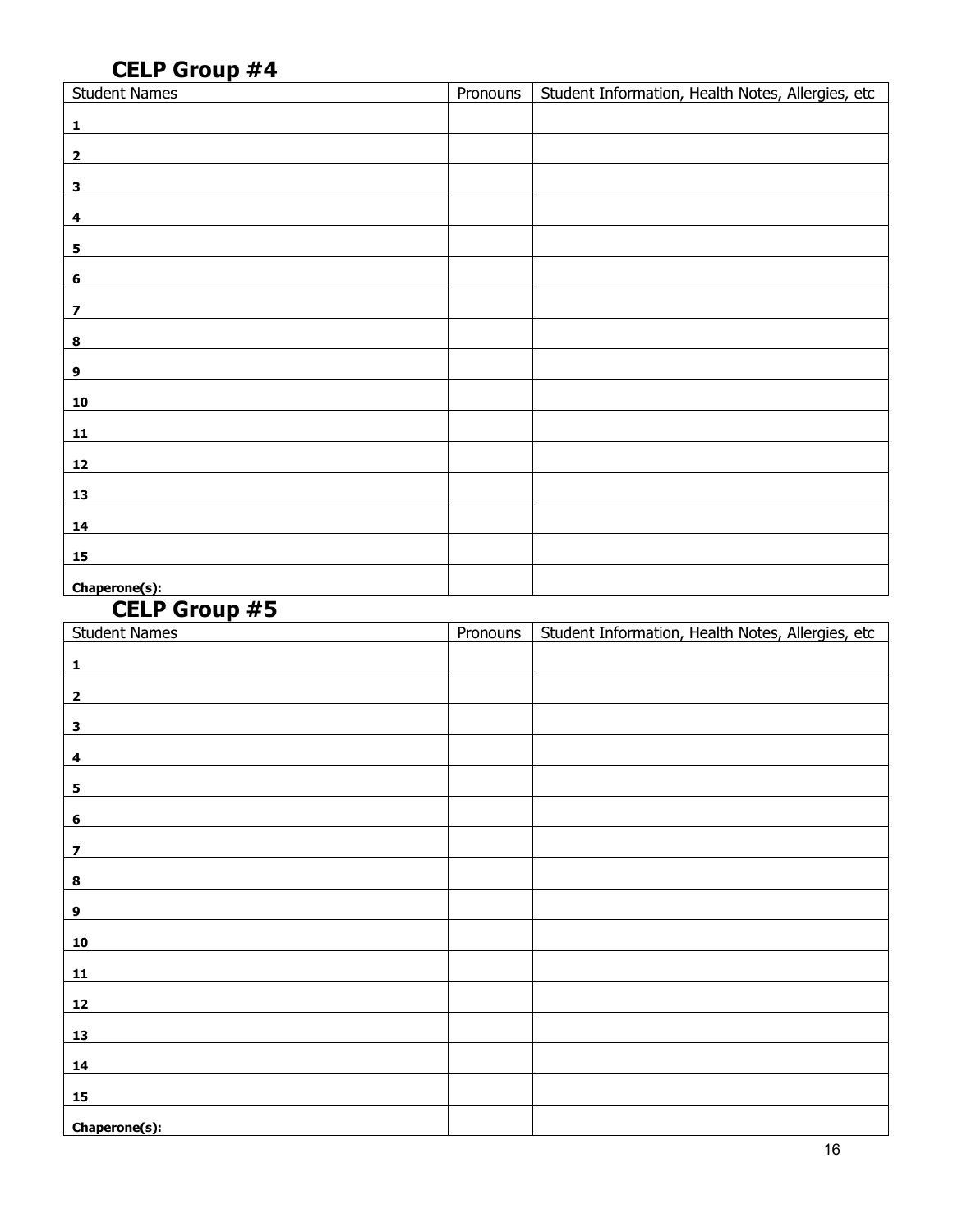| <b>Student Names</b>    | Pronouns | Student Information, Health Notes, Allergies, etc |
|-------------------------|----------|---------------------------------------------------|
| $\mathbf{1}$            |          |                                                   |
| $\overline{\mathbf{2}}$ |          |                                                   |
| $\overline{\mathbf{3}}$ |          |                                                   |
| $\overline{\mathbf{4}}$ |          |                                                   |
| $\overline{\mathbf{5}}$ |          |                                                   |
| $\bf 6$                 |          |                                                   |
| $\boldsymbol{7}$        |          |                                                   |
| $\bf{8}$                |          |                                                   |
| $\overline{9}$          |          |                                                   |
| 10                      |          |                                                   |
| 11                      |          |                                                   |
| $\frac{12}{1}$          |          |                                                   |
| <u>13</u>               |          |                                                   |
| 14                      |          |                                                   |
| 15                      |          |                                                   |
| Chaperone(s):           |          |                                                   |

| - - -<br><b>Student Names</b> | <b>Pronouns</b> | Student Information, Health Notes, Allergies, etc |
|-------------------------------|-----------------|---------------------------------------------------|
|                               |                 |                                                   |
| $\mathbf{1}$                  |                 |                                                   |
| $\overline{2}$                |                 |                                                   |
| $\mathbf{3}$                  |                 |                                                   |
| $\overline{\mathbf{4}}$       |                 |                                                   |
| 5                             |                 |                                                   |
| $\bf 6$                       |                 |                                                   |
| $\overline{\mathbf{z}}$       |                 |                                                   |
| 8                             |                 |                                                   |
| 9                             |                 |                                                   |
| 10                            |                 |                                                   |
| 11                            |                 |                                                   |
| <u>12</u>                     |                 |                                                   |
| <u>13</u>                     |                 |                                                   |
| 14                            |                 |                                                   |
| 15                            |                 |                                                   |
| Chaperone(s):                 |                 |                                                   |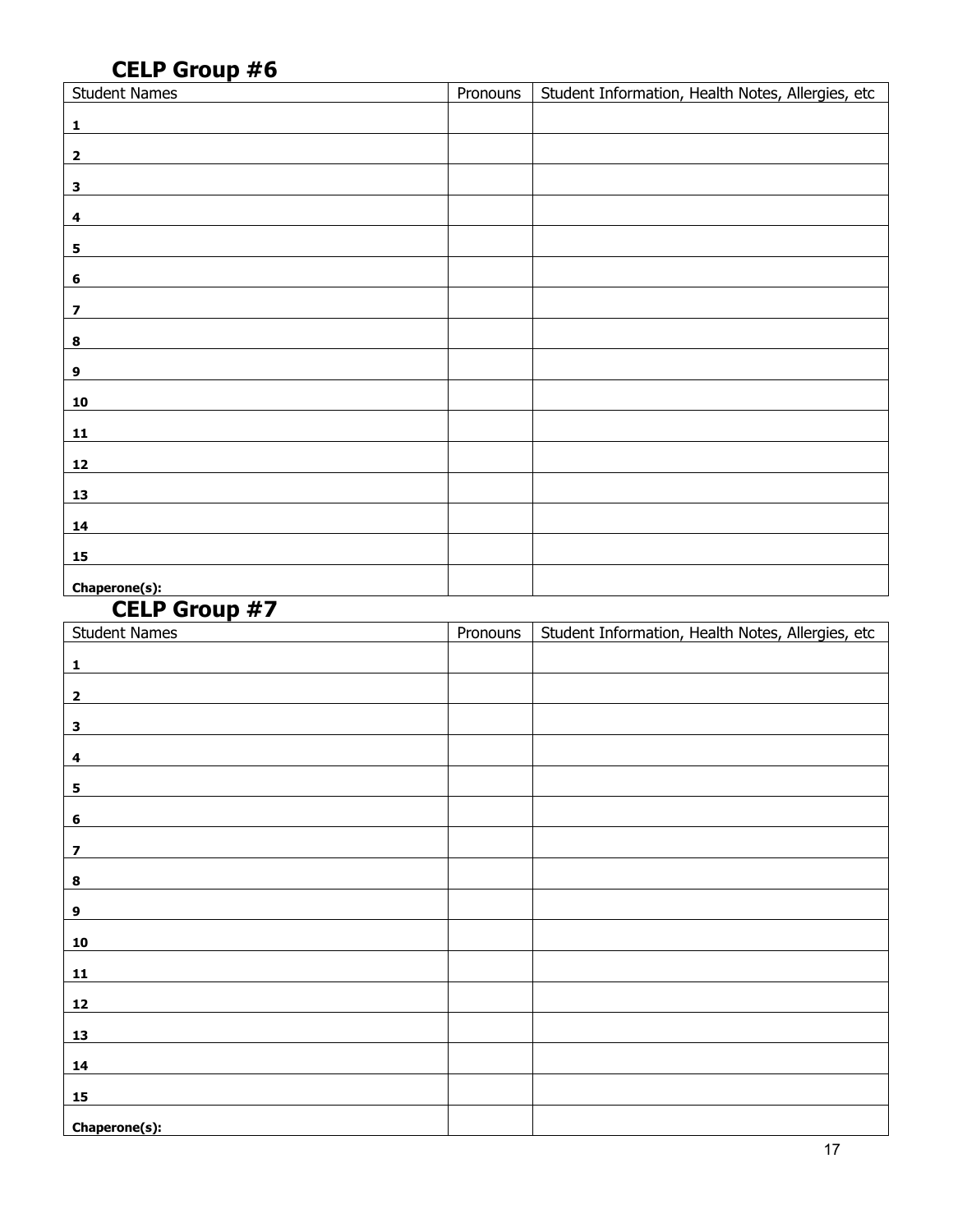| <b>Student Names</b>    | Pronouns | Student Information, Health Notes, Allergies, etc |
|-------------------------|----------|---------------------------------------------------|
| $\mathbf{1}$            |          |                                                   |
| $\overline{\mathbf{2}}$ |          |                                                   |
| $\overline{\mathbf{3}}$ |          |                                                   |
| $\overline{\mathbf{4}}$ |          |                                                   |
| $\overline{\mathbf{5}}$ |          |                                                   |
| $\bf 6$                 |          |                                                   |
| $\boldsymbol{7}$        |          |                                                   |
| $\bf{8}$                |          |                                                   |
| $\overline{9}$          |          |                                                   |
| ${\bf 10}$              |          |                                                   |
| 11                      |          |                                                   |
| $\frac{12}{1}$          |          |                                                   |
| <u>13</u>               |          |                                                   |
| 14                      |          |                                                   |
| 15                      |          |                                                   |
| Chaperone(s):           |          |                                                   |

| $ -$<br><b>Student Names</b> | <b>Pronouns</b> | Student Information, Health Notes, Allergies, etc |
|------------------------------|-----------------|---------------------------------------------------|
|                              |                 |                                                   |
| $\mathbf{1}$                 |                 |                                                   |
| $\overline{2}$               |                 |                                                   |
| $\mathbf{3}$                 |                 |                                                   |
| $\overline{\mathbf{4}}$      |                 |                                                   |
| 5                            |                 |                                                   |
| $\bf 6$                      |                 |                                                   |
| $\overline{\mathbf{z}}$      |                 |                                                   |
| 8                            |                 |                                                   |
| 9                            |                 |                                                   |
| 10                           |                 |                                                   |
| 11                           |                 |                                                   |
| <u>12</u>                    |                 |                                                   |
| <u>13</u>                    |                 |                                                   |
| 14                           |                 |                                                   |
| 15                           |                 |                                                   |
| Chaperone(s):                |                 |                                                   |